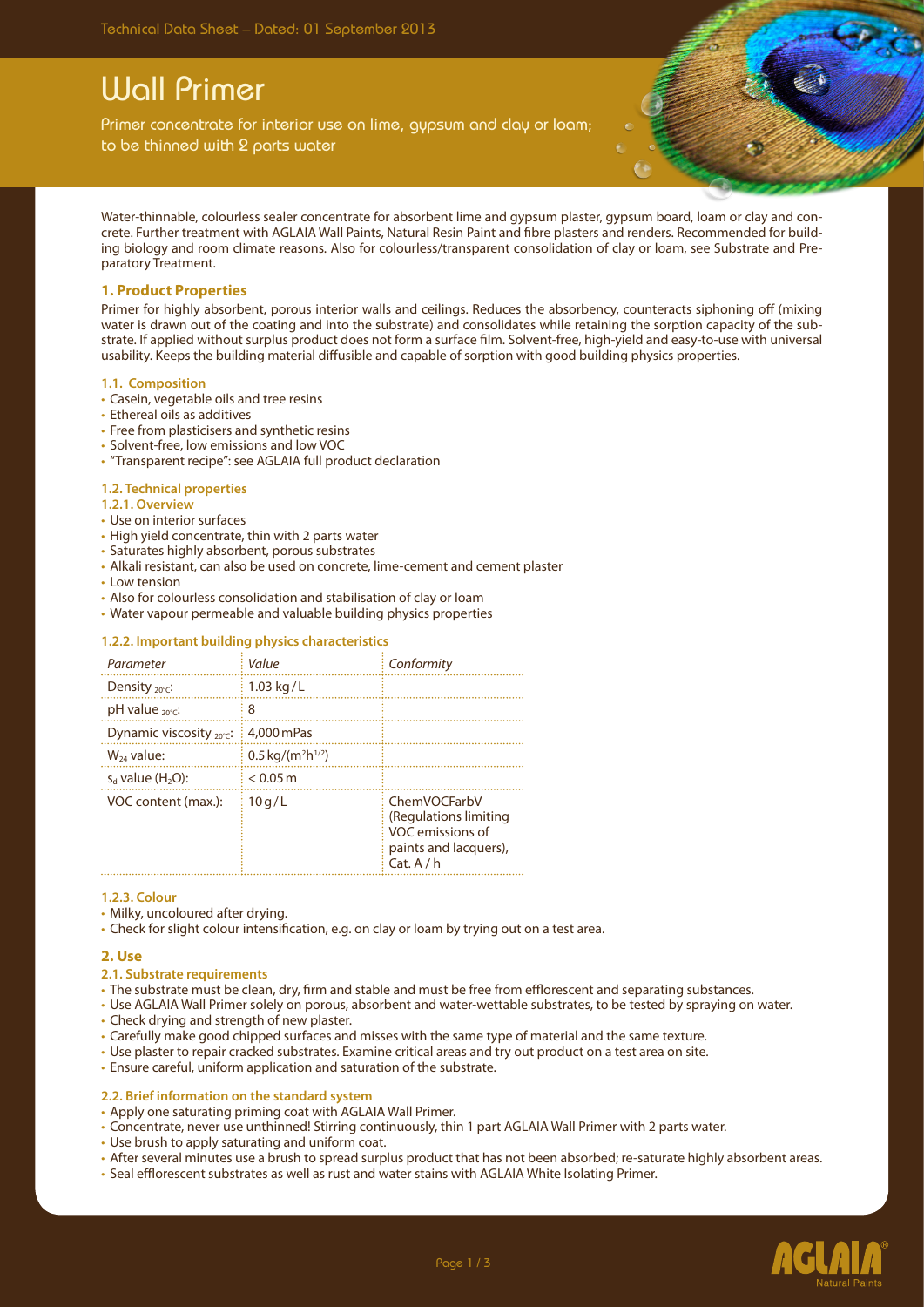# Wall Primer

Primer concentrate for interior use on lime, gypsum and clay or loam; to be thinned with 2 parts water



- **• Lime plaster (PI/CSII), lime-cement plaster (PII), cement plaster (PIII) gypsum plaster, plasterstucco:** Check drying and strength of plaster or render. Check new plaster for sinter skin; remove any sinter skin found by sanding. Prime absorbent plaster with AGLAIA Wall Primer, thinned with 2 parts water. Consolidate superficially sanding, but nonetheless firm plaster with AGLAIA Penetrating Primer (solvent-based!).
- **• Gypsum boards:**

Ensure proper installation and required surface quality and evenness tolerances under the given on site and glancing light conditions (VOB/C and quality level 3 or 4, according to good practice guide No. 2 issued by the German gypsum industry association (Bundesverband der Gipsindustrie e.V.)). Apply priming coat over whole aera with AGLAIA Wall Primer, thinned with 2 parts water. Do not prime gypsum boards (wet room boards) only.

**• Calcium silicate masonry, brick:**

Clean thoroughly, check for absorbency, moisture damage and efflorescence (e.g. salt edges). Make good crumbly bricks and joints. Coat highly absorbent substrates with AGLAIA Wall Primer, thinned with 2 parts water, or with AGLAIA Penetrating Primer (solvent-based!).

**• Concrete:**

Thoroughly clean with water and formwork release oil remover and rinse off with clean water. Test the wettability of the cleaned substrate by spraying on water. Prime highly absorbent areas with AGLAIA Wall Primer, thinned with 2 parts water. For an even wall design, free from voids or shrink holes, coat the whole surface with cement filler or nonwoven wall covering.

**• Clay or loam:**

Clay or loam must be through-dry, firm and stable. Repair cracks with plaster. Use brush to remove superficially sanding grain. Prewet loam or clay, leave to dry until matt damp and prime with AGLAIA Wall Primer, thinned with 2 parts water. For colourless/transparent consolidation of clay or loam plaster, thin AGLAIA Wall Primer with 3 –4 parts water and apply thin saturating coat, spread excess material with brush. Apply several times until deep consolidation is achieved without contour scaling. Always try out on a test area of clay or loam.

- **• Unsuitable substrates** are less stable, efflorescent and pore-free substrates, e.g. plastics, metals, emulsion, latex and oil coatings, lacquers, wallpapers and nonwoven wall coverings.
- **• Defective substrates** require a differentiated approach. Try out on a test area of critical substrates, always check for water wettability, porosity and absorbency. Rooms with continuously high humidity and mould problems are unsuitable. Apply a renovation plaster to damp, salt contaminated surfaces, basement walls and base areas, and coat with BEECK Mineral Paint.
- **2.4. Application instructions**

### **2.4.1. General information**

Check substrate suitability as required (see 2.1 and 2.3). Pay particular attention to the absorbency, porosity, water wettability, strength and texture of the respective substrate. Try out on a test area before using on high quality and critical surfaces.

- • Carefully cover surfaces which are not to be treated especially floors, windows, furniture and expansion joints and protect them from splashes.
- Prime self-contained areas seamlessly, in one continuous pass.
- Ensure sufficient qualified workers and smooth, uninterrupted coating process.
- Stir AGLAIA Wall Primer thoroughly before use or homogenise in the container by shaking.
- • Never use unthinned AGLAIA Wall Primer. Mix 1 part AGLAIA Wall Primer ready for use by stirring continuously while adding 2 parts water.
- Do not apply on heated or chilled through areas.
- Minimum application temperature: +16°C.
- Drying time: at least 8 hours per coat.
- Ensure sufficient ventilation (purge ventilation) and heat (room temperature) for drying.

#### **2.4.2. Application**

With brush or using an airless spraying method. Apply on self-contained areas with a uniformly saturating coat, with no overlapping, in one continuous pass with a cross coat.

- **• Application with a brush:**
- Soft brushes, BEECK Mineral Paint and Oval Brushes are suitable.
- Avoid overlapping and overcoating coats that have already begun to dry.
- Coat edges smoothly and seamlessly, wet-on-wet, together with the main area.
- Brush out excess material after a few minutes; these cause glossy patches and may impair adhesion. After the coating has dried, sand shiny patches with a wet abrasive sponge until matt.
- Allow at least 8 hours drying time at room temperature before applying further coats, e.g. with AGLAIA Natural Resin Paint.
- For colourless consolidation of clay or loam plaster, thin AGLAIA Wall Primer with 3 to 4 parts water and apply several times, as described above. Try out on a test area on site.
- **• Spraying method (airless):**
- Nozzle: 0.23 mm / 0.009 inch.
- Thin 1 part AGLAIA Wall Primer with 2 parts water.
- After thinning, use a paint screen to screen product.